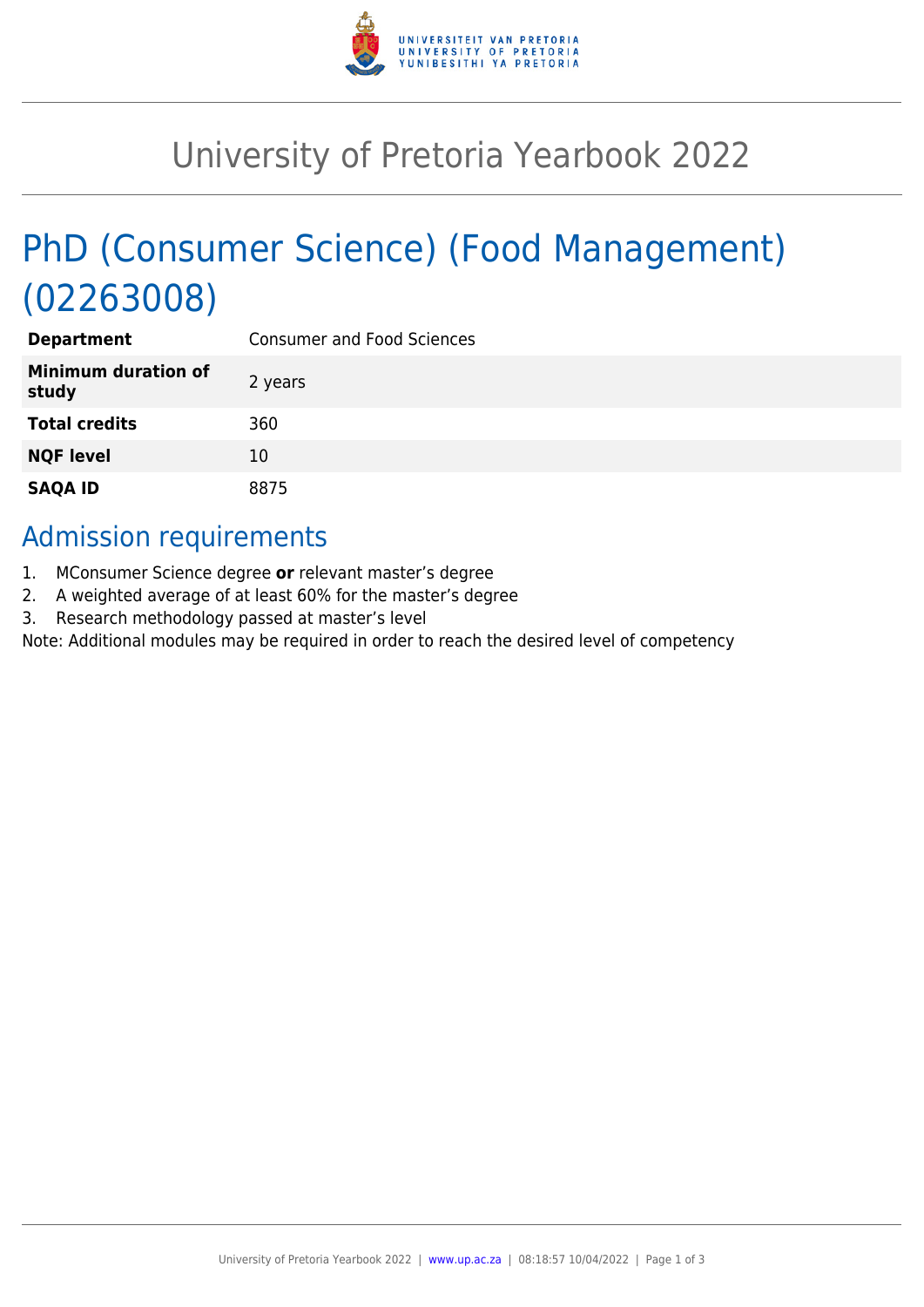

## Curriculum: Year 1

**Minimum credits: 360**

#### **Core modules**

[Thesis: Consumer Science 990](https://www.up.ac.za/yearbooks/2022/modules/view/VBR 990) (VBR 990) - Credits: 360.00